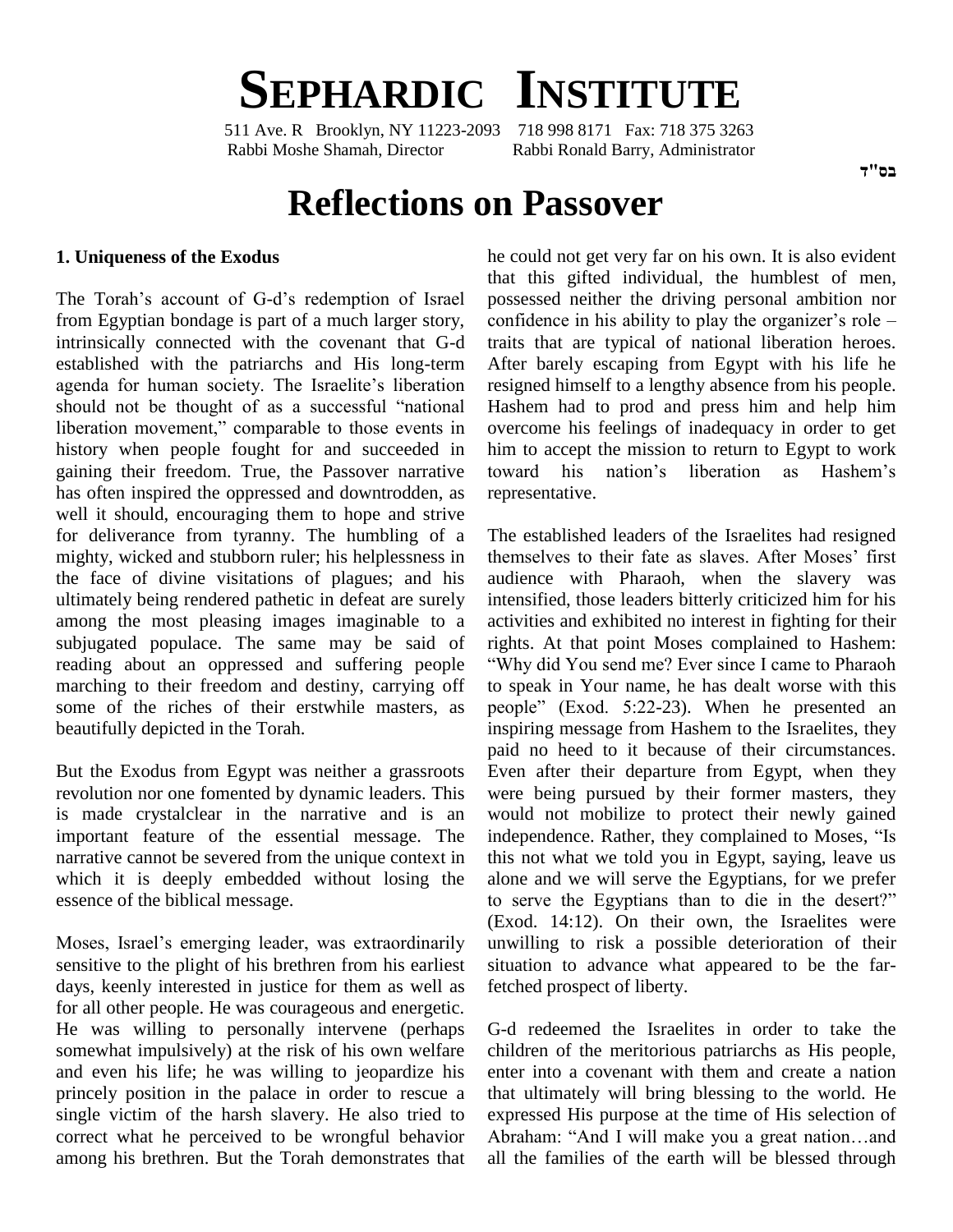you" (Gen. 12:2-3); He elaborated on His reason in a declaration He made concerning Abraham: "And all the nations of the earth shall be blessed through him, for I know him that he will instruct his children and household after him to observe the way of Hashem to do righteousness and justice in the world" (Gen. 18:17-19). The "way of Hashem" is expanded upon in related assertions, such as "Only in this shall one pride himself, that he perceives and understands Me, that I, Hashem, act with kindness, justice and righteousness on earth, for in these do I desire" (Jer. 9:23). At a point when the Israelites cried out in their suffering under the yoke of oppression (Exod. 3:7) He deemed the time right to fulfill His commitment made to the patriarchs and began the process of their redemption (6:5-7).

Without G-d"s direct involvement each step of the way there would have been no progress toward freedom either by the Israelites or their leaders. Hashem is the true "hero" of the story and His faithfulness and concern for Israel and human society are evident throughout.

Israel"s slavery and attendant affliction are described in the Torah as preordained, at least to some degree. G-d revealed these details to Abraham before he had children, at the time that He contracted with him the *berit ben habetarim* ("the covenant of the parts" [Gen. 15:13-16]). It was necessary for Abraham to know what he was getting his progeny into. We may assume that having the experience of painful oppression etched into the national consciousness of Israel helped nurture in it the extraordinary degree of sensitivity to the plight of the exploited and underprivileged that Torah law requires. The lawgiving explicitly refers to remembering the slavery in Egypt as a motivational factor toward fulfillment of a number of laws that prescribe treating the widow, the orphan, the stranger, the slave – in general the poor and underprivileged – with fairness and decency. This sense of compassion and concern for others, together with the recognition that national redemption had been brought about through G-d"s intervention for His purpose of establishing such a nation, were concepts that served as fundamental underlying motifs of the monumental venture.

The Torah relates that an additional purpose of the Exodus events was to bring to the world"s awareness the existence of the one supreme, all-powerful G-d. He was making His omnipotent presence known through Israel, demonstrating that all natural forces are at His disposal. The mighty Egyptian nation, possessing one of the foremost cultures of the ancient world that had already been and would continue to be a great influence on civilizations, equipped with a prodigious military feared throughout the region, is forced to experience overpowering divine intervention on behalf of Israel. The plagues, in their overall design and purpose, as well as the splitting of the sea, pointed to the one G-d who is the Author of creation, who is patient, preferring the reformation of sinners and who is concerned about humanity's appreciation of His reality. The wonders were intended to teach about His incomparability and the vanity of belief in other divine beings. G-d articulated His purpose to Pharaoh after the sixth plague: "For this time I will send all My plagues to your heart, and at your servants and your people, in order that you shall know that there is none like Me in all the earth…For the following reason I have let you stand, to show you My power, and in order that My name will related throughout the earth" (Exod. 9:14-16). An opportunity was presented to the Egyptians and to all who heard of the extraordinary events to begin the process of subduing their idolatrous beliefs and practices.

#### **2. Basic Principles**

The redemption-covenant linkage had far-reaching consequences. Israel"s existence as a nation is dependent on Hashem"s special and continual intervention on its behalf. This reality is symbolized in its formative stage in Abraham and the barren Sarah having Isaac after her childbearing years had unquestionably passed and as made clear in events throughout the book of Genesis. In the natural order, Israel could not exist. Hence, it is summoned to order its society, as well as each individual member his personal life, in accordance with its founding identity of being Hashem"s people and commanded to follow His law. In order to emphasize this point the Exodus leads directly and immediately to the lawgiving in the wilderness even before entering the promised land. Indeed, Hashem had informed Moses at the very initiation of his mission at the burning bush that the Exodus will straightaway lead to Mount Sinai: "When you have taken the people out of Egypt you (plural) will worship G-d on this mountain" (Exod. 3:12).

The promised land is an extremely important element in the divine plan; it is where the nation may blossom,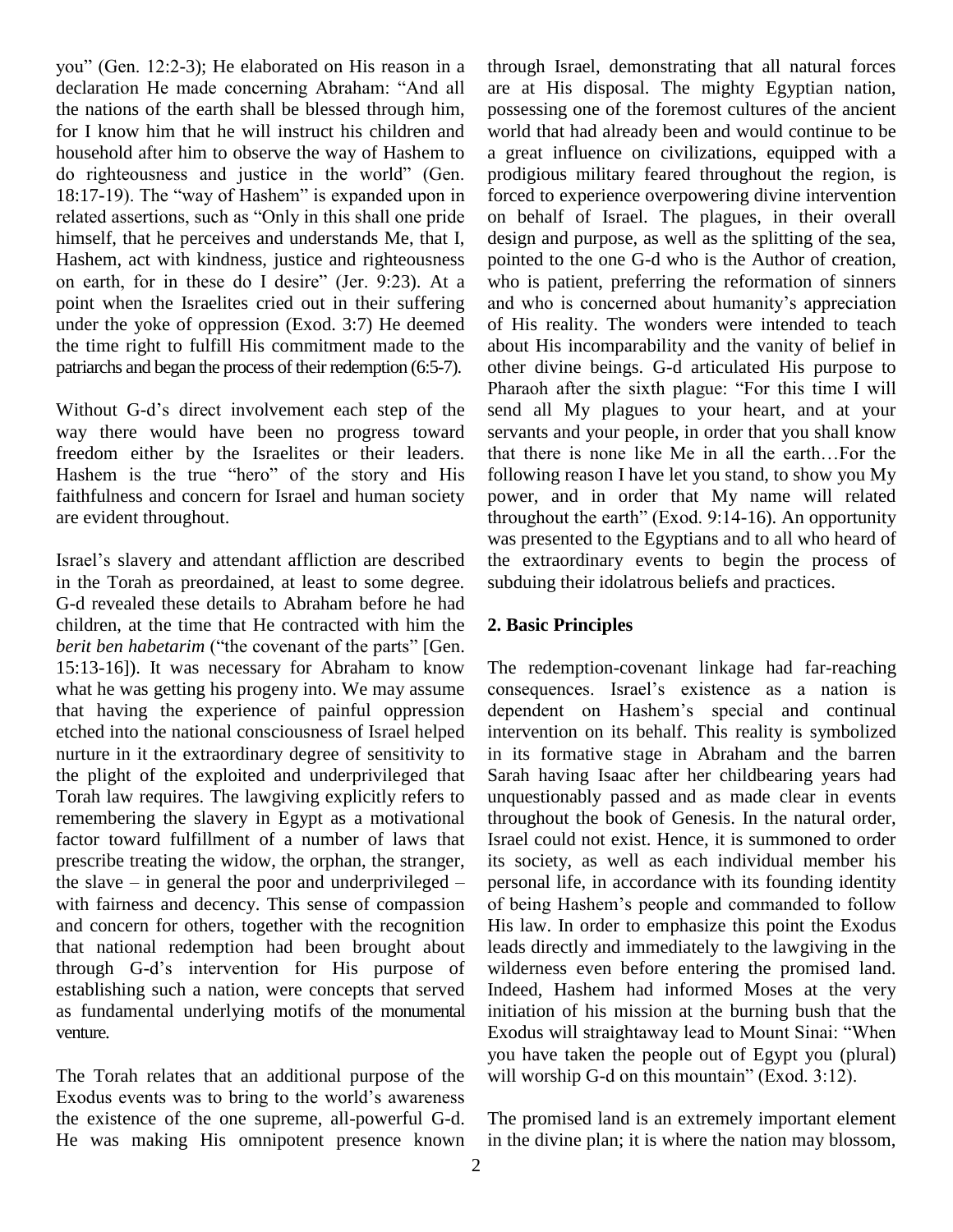applying the values and particulars of the Torah unencumbered by foreign pressures and distractions. It is the arena, located at the crossroads of great empires, where the divinely ordained system of holy living and social justice was expected to create a showcase that other nations may choose to emulate: "And many peoples shall go and say: "Come, let us go up to the mount of the Lord, to the House of the G-d of Jacob, that He may teach us of His ways and that we may walk in His paths"" (Isa. 2:3). However, the land does not essentially define the nation. The covenantal relationship, with the Decalogue and the Mount Sinai experience at its core, was established in the wilderness and is the fundamental theme that runs through the Bible and underlies the nation"s early history and destiny.

The implications of the wondrous events of the Exodus concerning the future are clear. The celebration of Passover calls upon the nation not to merely commemorate events of the past but to also reflect upon and appreciate what can be done at any time and in any situation. It summons the nation to be inspired by G-d"s past intervention and work toward deserving His redeeming involvement in resolving whatever trouble may obtain.

Regarding the national exile in the days of Jeremiah, the prophet quotes Hashem concerning the future. The coming redemption will be so extraordinary that in that time "It shall no longer be said "As Hashem lives who brought up the Israelites from the land of Egypt,' but rather, "as Hashem lives who brought up the Israelites from the land of the north, and from all the lands to which He had cast them." And I will bring them back to their land, which I gave to their fathers." (Jer. 16:14-15; also in 23:7 with slight variations). Just as during the Egyptian bondage, when the time was right in His sight, G-d overrode all obstacles to redeem His people and bring them to the promised land, at which time they would exercise their free will to properly accept His governance, He would once again reconfigure the cosmos to provide salvation and rejuvenation to His people and reestablish them in the promised land. That is the nature of a covenant with G-d – anything is possible and everything depends on the commitment to fulfill His will.

As the Exodus comprises the founding event of the Israelites" national existence, its basic lessons were meant to apply throughout the generations to the nation as well as to each individual. Psalm 107 addresses the situation. It begins with citing the requirement for those redeemed in an ingathering of the exiles to give thanks and praise to G-d. It then turns to four successive cases of individuals who experienced various mortal dangers in their lives and who cried out to G-d, and whom He redeemed from their plight. The psalm elaborates on their requirement to give thankful praise to Him for the event they experienced as well as for other wonders He performed. As this psalm appears to carry forward an aspect of the lesson of the redemption from Egypt, it is fitting that the tradition prescribes it for daily recital during the days of Passover.

#### **3. The Calendar**

The first law promulgated as a consequence of the הַחְדָשׁ הַזֶּה לְכֶם ראשׁ חֱדָשִׁים is הַדָּשׁ לַכֶם הַא redemption from Egypt is ("This month shall be for you the beginning of months" [Exod. 12:2]), that is, to henceforth count the month of the Exodus as the first month of the year in the national calendar. In this way the calendar gives prominence to the great event and reflects the fact that G-d"s redemption is at the foundation of the nation. Moses made a specific point of emphasizing the timing, "This day you are leaving is in the month of *abib*" (13:4), the month of spring (אֲבִיב ripening barley). This, in turn, coordinates the Passover message of national rejuvenation and hope with the great reawakening that all of nature undergoes with the coming of spring. G-d regulated His intervention such that the Exodus coincided with spring.

The Deuteronomy passage that mandates שׁמוֹר אֶת חַדָּשׁ with שַׁמוֹר אֵת חַדָּשׁ האביב ועשית פַּסח ("Guard the spring month and perform the  $Pesah \Box$ " [Deut. 16:1]). This clearly prescribes (or reinforces) the requirement to focus on the Passover linkage with the spring month. The sages expounded this as a cornerstone requirement of the calendar: Passover must always fall during the spring month (the month within which the spring equinox occurs). Months (actual months, reflecting an astronomical phenomena) are lunar and Passover"s dates (the sacrifice on the fourteenth of the first month and the festival that begins on the fifteenth) are lunar dates. It is thus necessary to establish a mechanism within the calendar to ensure that year after year the lunar date recurs in the same season despite the fact that seasons are determined by the solar cycle. This requires an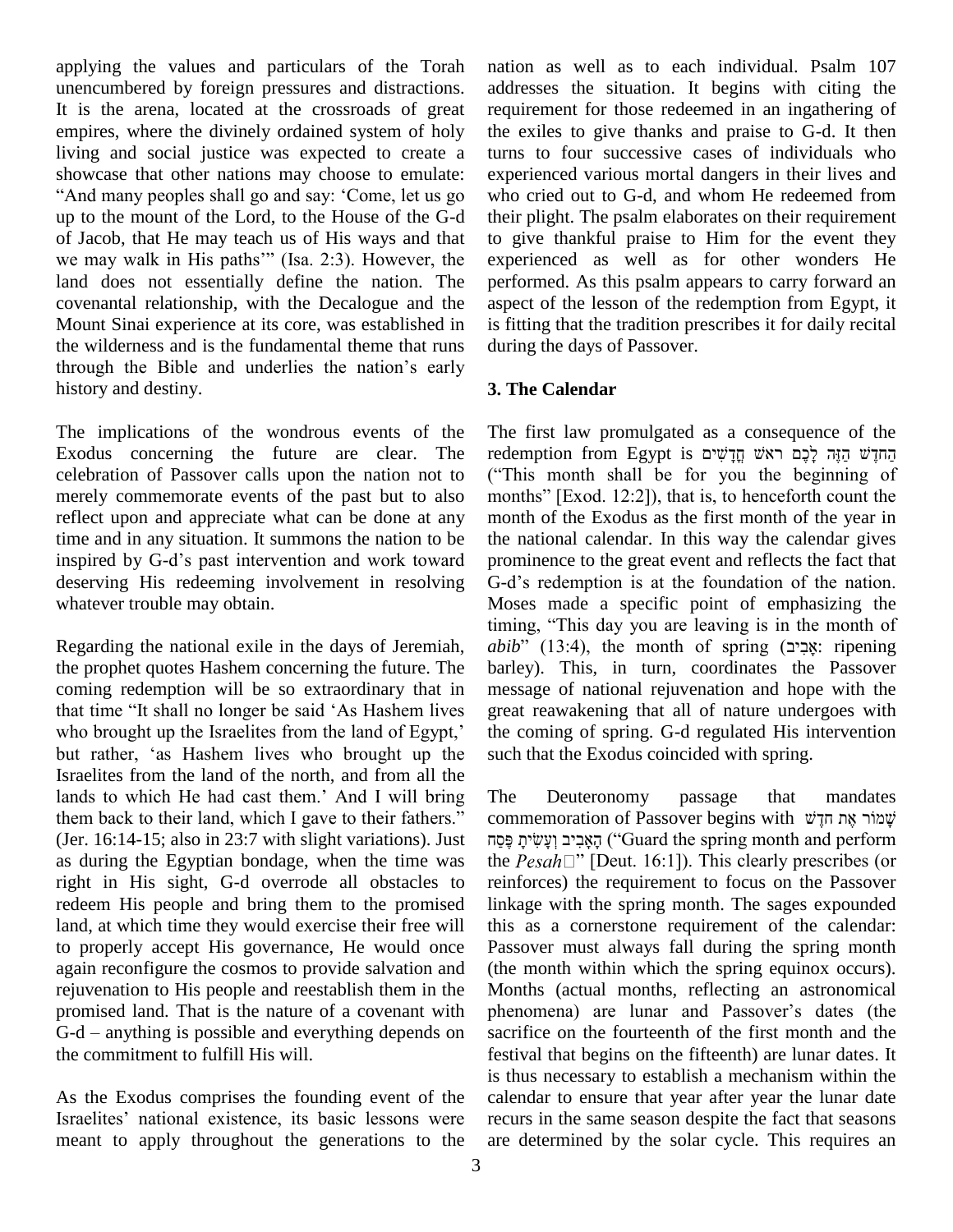intercalation between the years of the sun and the months of the moon. We will take this opportunity to provide some details about the Jewish calendar.

Months are functions of the moon"s orbit and all Torah festivals are dated by it. (Since in the solar calendar months do not correspond to any astronomical phenomena but are merely conventional contrivances, they play no role in the Torah scheme of things.) Seasons, on the other hand, result from the sun"s orbit. As lunar months are twenty-nine days, twelve hours, forty-four minutes and several seconds each, twelve lunar months comprise 354.37 days. A solar year is slightly longer than 365.24 days. In just a few "years" of twelve lunar months each (in a manner of speaking, as a true year is only a solar phenomenon), Passover would have drifted backwards relative to the seasons and occur in the winter and continually move backwards through the seasons. To ensure its falling in the spring, the solar and lunar calendars are merged such that an extra month is periodically added (intercalated) to the lunar "year" to compensate for the difference between cycles.

Originally, intercalation was based on astronomical calculation together with direct observation of the signs of spring. Early talmudic sages checked the state of the crops toward the end of winter and relied on the weather to determine if an adjustment (adding an extra month) had to be made in a particular year. As the primary purpose of adding a "leap" month is to ensure that Passover remain in the spring month (Nissan), it is added just before Passover"s month, that is, to the twelfth month (Adar), and is called the Second Adar. By later talmudic times until the present day, however, intercalation has been determined strictly by calculation.

The calendar is now structured such that the twentynine and a half days of each lunar cycle are resolved into months of either twenty-nine or thirty days each, with no exceptions. In a "regular" year, six months have thirty days and six months have twenty-nine days. These "full" and "short" months rotate; Nissan is always thirty days, the second month (Iyar) is always twenty-nine, the third month (Sivan) always thirty, etc. For a technical reason, whenever a month has thirty days, two days are celebrated as the head (*rosh hodesh*) of the following month, the thirtieth of the outgoing month and the first of the new month. In months of twenty-nine days, only the first day of the new month is so celebrated.

When the set calendar was established in the third century, intercalation was achieved by adding an extra thirty-day month to the year seven times every nineteen years, given that the number of days in nineteen solar years is extremely close to the number of days in 235 lunar months  $(12 \times 19 + 7)$ , both comprising about 6939.6 days. Rounding out slightly, the relevant equations are:

365.2422 days per year x 19 years = 6939.60 days 29.5305 days per month x 235 months = 6939.67 days

Additional calendrical considerations have necessitated "short years," comprising one day less than the "regular" year, and "complete" years, comprising one day more than the "regular" year. In "short" years, the eighth and ninth months  $(H \Box \text{eshvan})$ and Kislev) will each have twenty-nine days while in long years each will have thirty days.

### **4. The Tenth Plague**

The proclamation concerning the first month is taught between the announcement of the upcoming tenth plague – the smiting of the Egyptian firstborn – and its fulfillment. Unlike the first nine plagues, the Israelites had to make preparations for the pivotal tenth plague and it was necessary to refer to specific dates of the month.

The final plague was of a totally different order than the first nine, each of which appears to have had parallels, albeit of vastly lesser intensity, in natural phenomena that periodically occur in Egypt. The unprecedented tenth plague – if it had precedence it is only in the sense of parents" sacrificing a child, particularly the firstborn, to their idolatries in times of extraordinary distress – alludes to the profound concept of Hashem exacting judgment against the polytheistic beliefs of Egypt. In the ancient world, the firstborn were often dedicated to the service of the society's gods, surrogates of the priests and signifiers of the deities. Thus, when Hashem informed Moses and Aaron that He will pass through Egypt on the night of Passover He linked the two, stating He will "strike down every firstborn...and mete out punishments to all the gods of Egypt, I the Lord" (Exod. 12:12). In Numbers 33:4, when describing